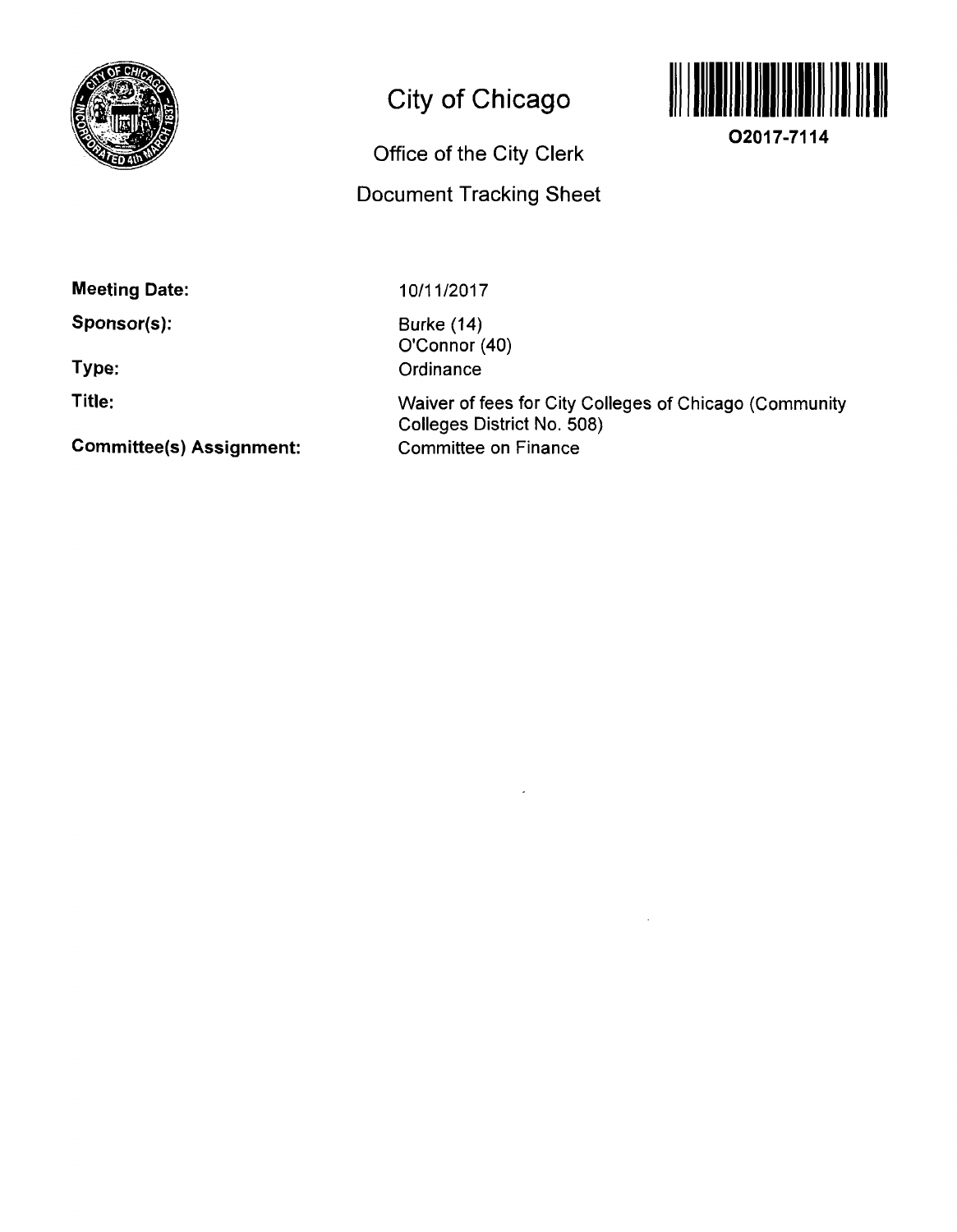**CITY COUNCIL - OCTOBER 11,2017 FINANCE** 

## **ORDINANC E**

## **BE IT ORDAINED BY THE CITY COUNCIL OF THE CITY OF CHICAGO:**

**SECTION 1.** Pursuant to Section 2-8-065(c)(1) of the Municipal Code of Chicago ("Code"), the Department of Buildings is hereby authorized and directed to waive, in full, all permit fees required under Chapter 13-32 of the Code otherwise required to be paid by the City Colleges of Chicago (Community Colleges District No. 508)("City Colleges"), a governmental entity, in connection with work by City Colleges or its agent at the following locations or at other premises owned and operated, or leased and operated, exclusively by City Colleges for use by City Colleges:

Harold Washington College

Harry S. Truman College

Kennedy-King College

Malcolm X College

 $\mathbf{r} \in \mathbb{R}^{\mathcal{R}_\mathbf{X}}$ 

Olive-Harvey College

Richard J. Daley College

Wilbur Wright College

Provided, however, that the fee waivers authorized under this secfion shall not apply in connection with any monies owed by the City to any third party for any service provided to the City by such third party under the Department of Building's Developer Services Program or under any other City program.

Provided further, that the fee waivers authorized under this section shall be used exclusively to carry out City College's statutory and corporate purpose(s). As a continuing condition to the grant of this waiver, all work requiring the submission of plans shall be done in accordance with plans submitted to and approved by the Department of Buildings or other appropriate City department; all required permits and licenses shall be obtained; and said building, land and facilifies, and all appurtenances thereto, shall be constructed and maintained in compliance with the applicable provisions of the Code and any rules duly promulgated thereunder.

1